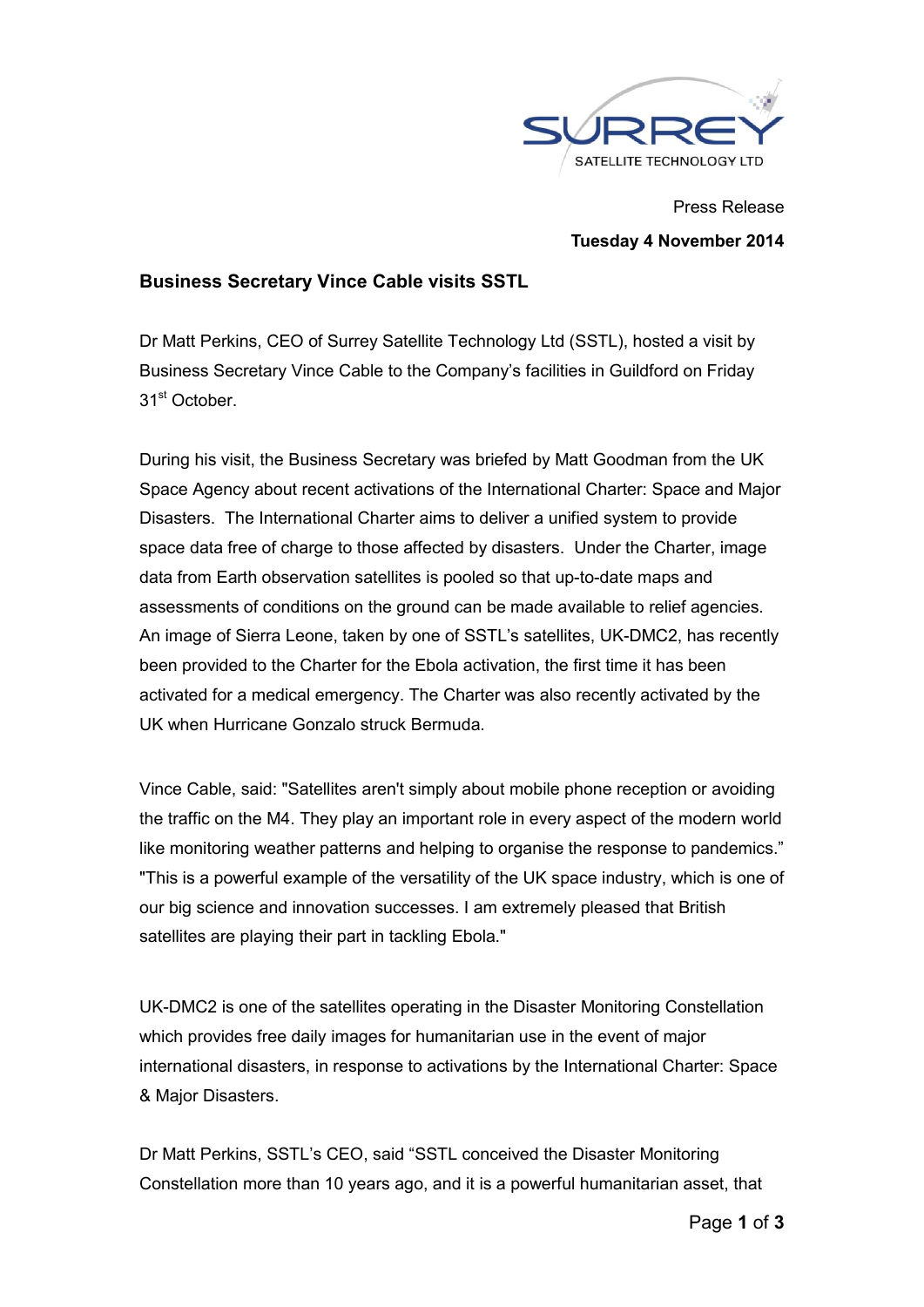

has provided countless images to disaster relief agencies through the International Charter."

The Secretary of State was taken on a tour of SSTL's suite of cleanrooms and was particularly interested to see work progressing on the first NovaSAR radar satellite, which is part-funded by the UK government. NovaSAR is capable of imaging through cloud and at night using Synthetic Aperture Radar, and will be particularly useful for disaster monitoring, forestry, agriculture and maritime space data applications.

SSTL's production pipeline is exceptionally busy and in addition to NovaSAR, there are currently more than 20 satellites being assembled at SSTL for a range of global customers, as well as 22 payloads for the Europe's Galileo navigation constellation.

## About SSTL

Surrey Satellite Technology Limited (SSTL) is the world's leading small satellite company, delivering operational space missions for a range of applications including Earth observation, science and communications. The Company designs, manufactures and operates high performance satellites and ground systems for a fraction of the price normally associated with space missions, with over 500 staff working on turnkey satellite platforms, space-proven satellite subsystems and optical instruments.

Since 1981, SSTL has built and launched 43 satellites – as well as providing training and development programmes, consultancy services, and mission studies for ESA, NASA , international governments and commercial customers, with an innovative approach that is changing the economics of space.

Headquartered in Guildford, UK, SSTL is part of the Airbus Group. www.sstl.co.uk Field Code Ch